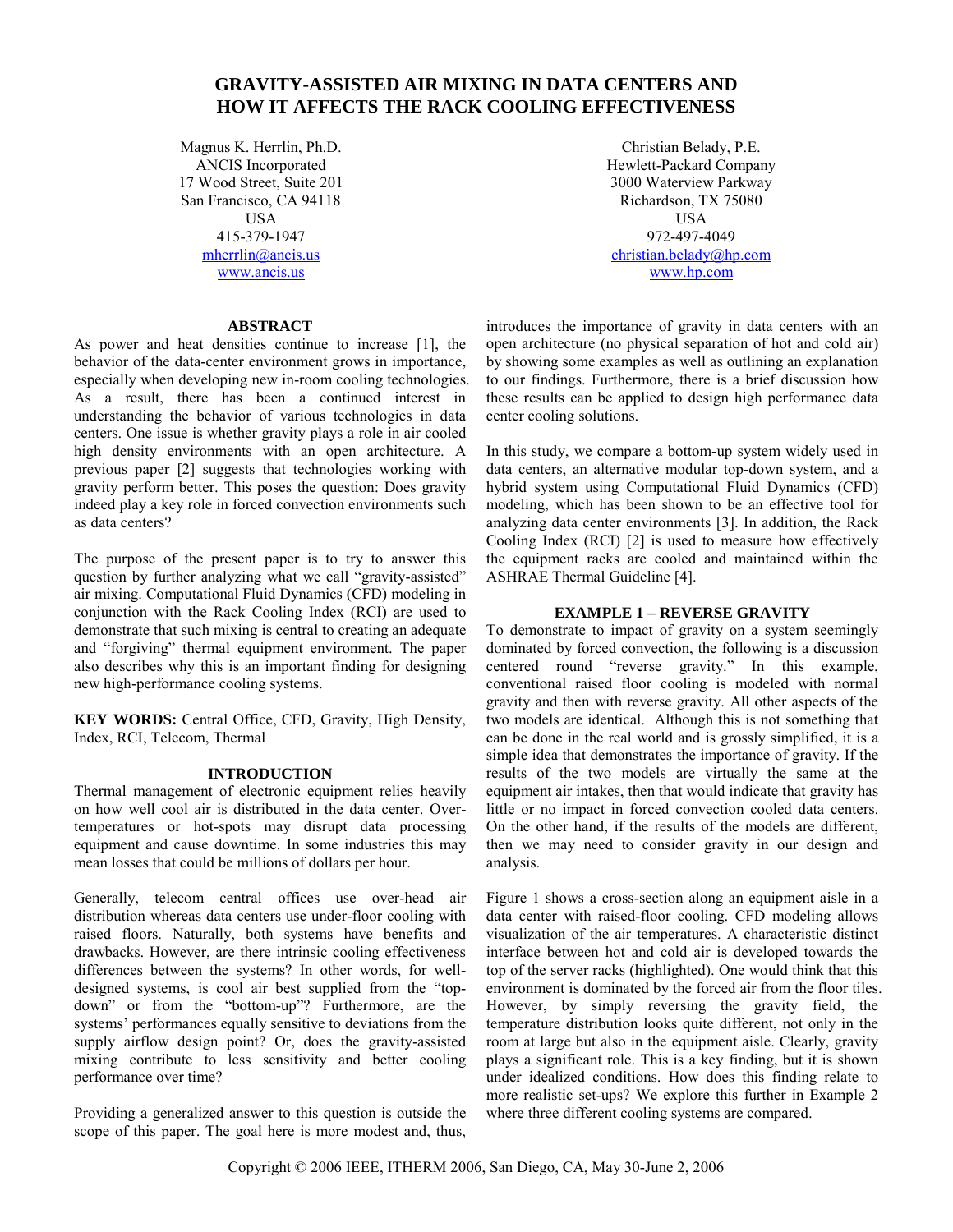

Figure 1. Normal Gravity



Figure 2. Reverse Gravity

# **EXAMPLE 2 – COMPARING TECHNOLOGIES**

The bottom-up system (Figure 3) is based on a raised floor with perforated floor tiles. Air is generally supplied by downflow Computer Room Air Conditioner (CRAC) units located along the perimeter of the equipment room. The tile airflow is uniform assuming an even pressure distribution in the underfloor plenum; the actual plenum pressure distribution was not modeled. The supply temperature is 60°F (16°C).

The top-down system (Figure 4) consists of modular cooling units installed above selected equipment racks. The number of units depends on the heat dissipation in the equipment lineup. Built-in fans and cooling coils moves and conditions the air, and a refrigeration loop controls the cooling coil temperature. The supply temperature is  $65^{\circ}F$  (18 $^{\circ}C$ ) to ensure dry coil operation.

The reverse-tile system (Figure 5) is essentially a reversed raised floor environment. Cool air is supplied from ceiling tiles above the cold equipment aisle. The supply temperature is identical to the bottom-up system, that is,  $60^{\circ}$ F (16 $^{\circ}$ C).

The three systems are applied to a data center with hot and cold aisles. For the bottom-up system and the reverse-tile system, the entire cold aisles have perforated floor tiles for supplying cold air. The reverse-tile system and the top-down system do not require a raised floor. Each equipment rack holds ten servers (shelves), which are individually fan cooled. The equipment has front-to-rear cooling with an Equipment-Cooling Class "F-R" [5], the temperature rise across the servers is 27°F (15°C), and the heat dissipation is 3kW per rack. For all three systems, the supply airflow matches the equipment cooling airflow.

The perspective in Figures 3 through 5 is looking down a cold aisle. Clearly, the systems produce significantly different temperature conditions.

For the bottom-up system, re-circulation occurs at the top of the racks; the interface between cold and hot air is distinct (highlighted by a black bar). The top-down system, on the other hand, produces a well mixed cold aisle and the servers draw air with nearly uniform temperature. Note that only the right lineup is equipped with a cooling unit at the shown cross section. Finally, the reverse-tile system also results in fairly uniform conditions.

Although CFD modeling allows visualization of temperatures, determining the cooling effectiveness of the systems can be challenging. What matters most for the health of the air-cooled equipment is the intake temperature. The temperature in the middle of the aisle has little to do with the cooling effectiveness. The intake temperature is typically monitored by the equipment to ensure that air is provided within the specified limits for reliable and proper operations. However, these sensors are not easily available for feedback to the inroom cooling system.



Figures 3-5. Bottom-up, Top-down, and Reverse-Tile Systems

For the bottom-up system (Figure 3), hot intake temperatures are limited to the upper servers; the matched airflow is not enough to "submerge" the top shelves with cold supply air due to loss of cold air at the end of the equipment aisles. Equipment shelves above the interface are exposed to significant over-temperatures. This temperature distribution supports the perception that equipment failures are more common for the top servers.

Although the ASHRAE thermal guideline [4] and GR-3028- CORE [5] do not recommend an equipment intake temperature of 60°F (16°C), a low supply temperature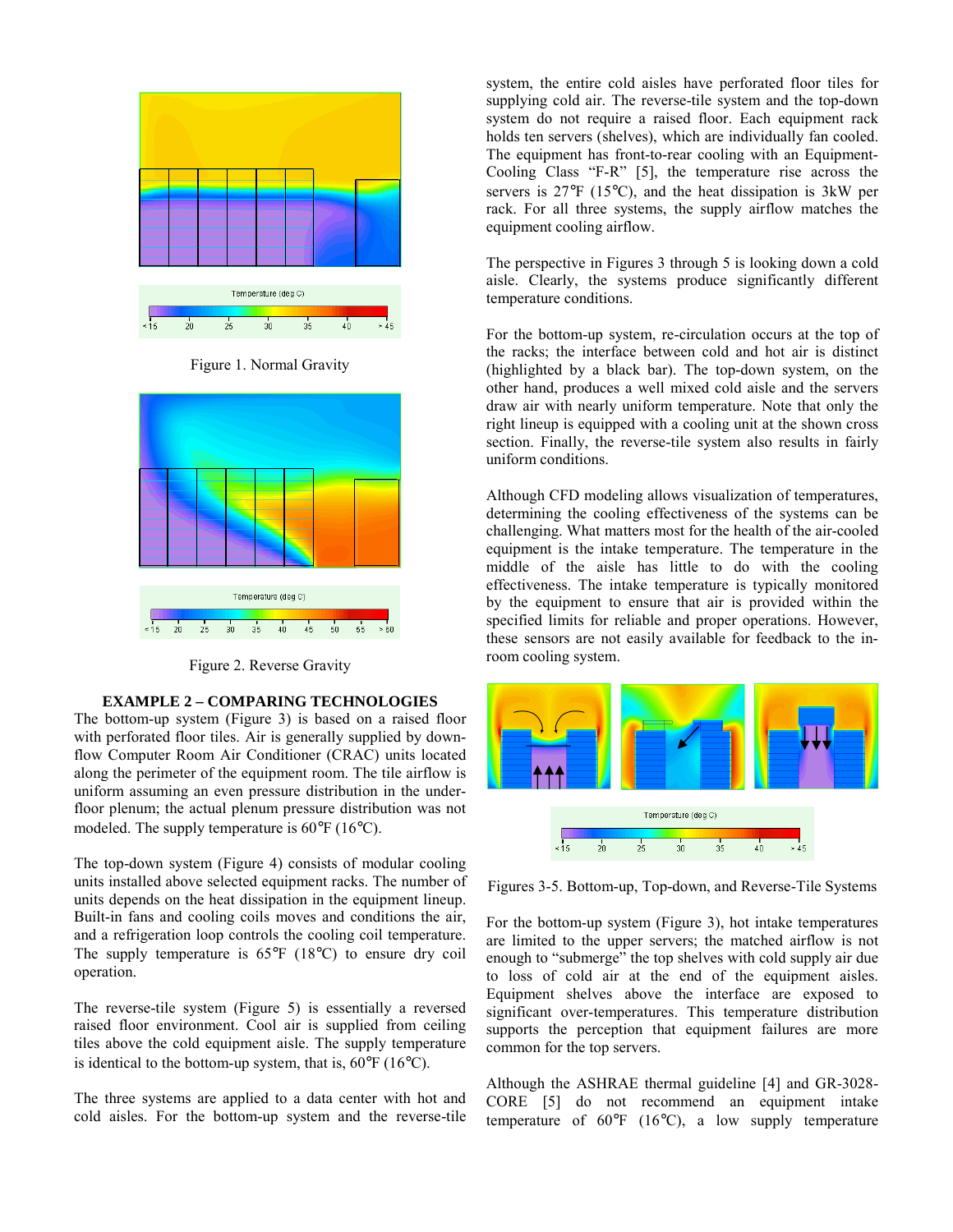provides some over-temperature protection for the top shelves. It may also, however, introduce some relative humidity concerns for the lower shelves. In high-density environments, airflow limitations for perforated tiles may pose a challenge for achieving matched airflow rates. The issues discussed here would only be amplified had we not assumed matched airflows.

For the top-down system (Figure 4), the intake temperature distribution is relatively uniform. By supplying the cold air from the top, its high density promotes air mixing in the aisle. Indeed, this "gravity-assisted" mixing may be the most important difference between the bottom-up system and the top-down system. Although the supply temperature is higher than for the bottom-up system, the peak intake temperature is lower. Since the top-down system is modular with a certain cooling capacity per unit, the spacing of the cooling units is critical.

Finally, the reverse-tile system can be viewed as a bottom-up system turned upside-down. The temperature distribution is significantly different, however. Again, by supplying cold air from the top, its high density promotes air mixing in the aisle. Although some elevated temperatures can be expected for the top servers due to entrainment of hot air, this phenomenon could be limited by proper diffuser design.

#### **RECOMMENDED THERMAL CONDITIONS**

The thermal conditions that may occur in an equipment room are depicted in Figure 6. First, facilities should be designed and operated to target the recommended range. Second, electronic equipment should be designed to operate within the extremes of the allowable operating environment. Prolonged exposure to temperatures outside the recommended range can result in decreased equipment reliability and longevity; exposure to temperatures outside the allowable range may lead to catastrophic equipment failure.



Figure 6. Temperature Distribution (hypothetical), Thermal Ranges, and Thermal Limits

The recommended range and the allowable range vary with the guideline or standard used. Generally, telecom equipment complying with the NEBS requirements [5 and 6] can withstand wider extremes than equipment designed for traditional data center environments. For the recommended temperatures, NEBS [5] suggests  $65^{\circ}$ -80°F  $(18^{\circ}$ -27°C) whereas ASHRAE Thermal Guideline [4] lists 68°- 77°F (20°- 25°C) for a "Class 1" environment.

## **THE RACK COOLING INDEX (RCI)**

The Rack Cooling Index is a gauge of the thermal health of the electronic equipment; it is a measure of how effectively the racks are cooled. Specifically, the  $RCI<sub>HI</sub>$  is a measure of the absence of over-temperatures; 100% means that no overtemperatures exist, and the lower the percentage, the greater probability (risk) that equipment experience excessive intake temperatures.

In other words, the  $RCI_{HI}$  is a measure of the equipment health at the high (HI) end of the temperature range. Overtemperature conditions exist when one or more equipment intake temperatures exceed the max recommended temperature.

The  $\text{RCI}_{\text{HI}}$  is defined as follows [2]:

$$
RCI_{HI} = [1 - \frac{\sum (T_x - T_{max-rec})_{Tx > Tmax-rec}}{(T_{max-all} - T_{max-rec}) n}] 100\%
$$

| where $T_x$ |                      | Mean temperature at intake x $\lceil \text{°F} \text{ or } \text{°C} \rceil$ |
|-------------|----------------------|------------------------------------------------------------------------------|
|             | n                    | Total number of intakes $[-]$                                                |
|             |                      | $Tmax-rec$ Max recommended temperature per some                              |
|             |                      | guideline or standard [ $\degree$ F or $\degree$ C]                          |
|             | $T_{\text{max-all}}$ | Max allowable temperature per some                                           |
|             |                      | guideline or standard [ $\degree$ F or $\degree$ C]                          |

An analogous index can be defined at the low (LO) end of the temperature range  $[2]$ . The RCI<sub>LO</sub> is a complement to the previously defined index especially when the supply condition is below the minimum recommended temperature. If undertemperatures are of less concern, the focus should be on maximizing the  $RCI<sub>HI</sub>$ .

$$
RCI_{LO} = [1 - \frac{\sum (T_{min-rec} - T_x)_{Tx < T_{min-rec}}}{(T_{min-rec} - T_{min-all}) n}]100\%
$$

| where | T.                   | Mean temperature at intake x $\lceil \text{°F} \text{ or } \text{°C} \rceil$ |
|-------|----------------------|------------------------------------------------------------------------------|
|       | n                    | Total number of intakes $[-]$                                                |
|       | $T_{\text{min-rec}}$ | Min recommended temperature per some                                         |
|       |                      | guideline or standard [ $\degree$ F or $\degree$ C]                          |
|       | $T_{min-all}$        | Min allowable temperature per some                                           |
|       |                      | guideline or standard [ $\degree$ F or $\degree$ C]                          |
|       |                      |                                                                              |

# **RCI COMPARISON**

A cooling system that performs well in one environment may perform poorly in another. The overall equipment room configuration must be considered; namely, the combination of equipment layout, equipment cooling protocol, and in-room cooling system. A holistic approach is required to understand the thermal management challenges in data centers and telecom central offices.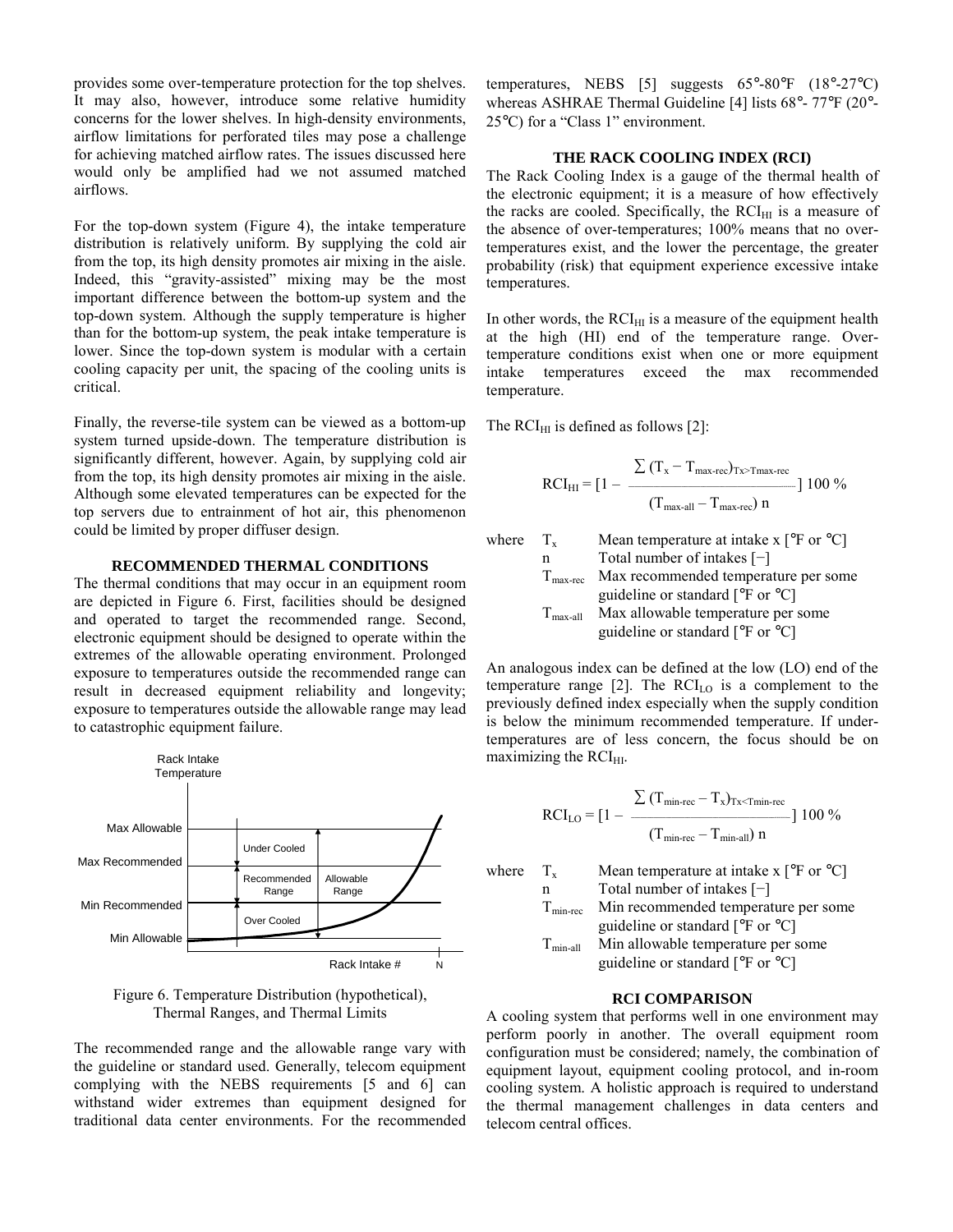Comprehensive CFD data generated by computer simulations are condensed by the RCI and the results are shown in Figure 7 using ASHRAE Class 1 recommended and allowable temperature ranges. The indices clearly highlight differences in the rack cooling effectiveness of the three systems.



Figure 7. RCI Comparison of the Three Systems at  $150 \text{ W/ft}^2 (1,615 \text{ W/m}^2)$ 

The significance of a low  $RCI<sub>LO</sub>$  is the potential for harmful relative humidity (RH) levels—RH is strongly correlated to temperature—and that the equipment may not be qualified at low temperatures. Timing (internal timing of data packages) may be affected and thus contribute to data corruption.

With the given design assumptions, the top-down system provides intake temperatures that match closely ASHRAE environmental Class 1 (RCIs near 100%). Contributing factors are the following:

- Air is supplied from the top down and the heavy cold air promotes well-mixed conditions in the aisle and in turn—uniform intake temperatures
- Air is supplied in proximity of the electronic equipment, effectively avoiding entrainment of hot ambient air and loss of thermal/energy efficiency
- The supply temperature is only modestly cooler than the minimum recommended limit per ASHRAE Class 1, avoiding under-temperatures and subcooling of servers
- Small, flexible cooling modules allow for even distribution of the cool air, promoting even temperature conditions along the aisle.

The bottom-up system needs supply flow rates higher than the rack airflow to limit over-temperatures; matched airflows do not suffice. The reason is that some of the cold air flows out at the end of the aisles. Due to the relatively low supply temperature of 60°F (16°C) and the lack of air mixing in the aisle, the  $RCI_{LO}$  is 40%. Although the  $RCI_{HI}$  would improve with additional supply air, the RCI<sub>LO</sub> would deteriorate further. The solution is to use a higher supply temperature and ensure enough supply airflow. A higher supply temperature improves the  $RCI<sub>LO</sub>$  whereas an adequate airflow ensures that the hotcold interface is above the highest equipment shelf. Another option is to put doors at the end of the cold aisles to contain the cold air. Such solutions, however, are outside the scope of this paper.

The performance of the reverse-tile system—as measured by the RCI—is in between the two other systems. This result is not completely unexpected since the system physically is a hybrid. The low  $RCI<sub>LO</sub>$  of 62% is mainly due to the supply temperature of 16°C (60°F).

In-room cooling systems that are perceived as dominated by forced convection may be so only in areas nearest the air supply devices. The bottom-up system, for example, is dominated by such convection near the floor tiles. Traveling upwards, however, the air loses its momentum as the upward velocity drops in the aisle. This becomes more pronounced at the end of the equipment lineups. At a certain point, the upwards momentum is not large enough to overcome the gravity effects on the cold heavy air. Figure 3 also shows that there is a stable interface between cold and hot air. This interface, in turn, contributes to the loss of cold air at the end of the aisle. To ensure adequate equipment cooling, this interface needs to be moved above the top servers.

The top-down system, on the other hand, demonstrates the effect when the forced supply air is assisted by gravity, increasing the mixing instead of stopping it. The effect is truly significant in terms of rack cooling effectiveness—the  $RCI<sub>HI</sub>$ and  $RCI<sub>LO</sub>$  are both near 100% (ideal).

# **DISCUSSION**

Gravity-assisted mixing is a combination of a longer jet throw due to gravity and natural convection due to buoyancy. For top-down systems, the cold downward air jets into the cold equipment aisles will be subjected to the benefits of gravityassisted mixing.

The jet will initially entrain some surrounding air while traveling downwards from the diffuser. Towards the end of the jet throw, colder air is located above hotter air which results in natural (free) convection. Such convection is driven by gravity and differences in air densities, which, in turn, depend on temperature differences. The end result is a well-mixed cold aisle without a stagnant zone.

As was shown above, the resulting temperature distribution within the cold aisle looks significantly different for a typical bottom-up system. Cold air is supplied upwards from perforated floor tiles. While this plug of cold air is traveling upwards, air is drawn into the electronic equipment and some air "floats" out of the aisles at the end of the equipment rows. So, the velocity is decreasing to a point where the upward motion is zero.